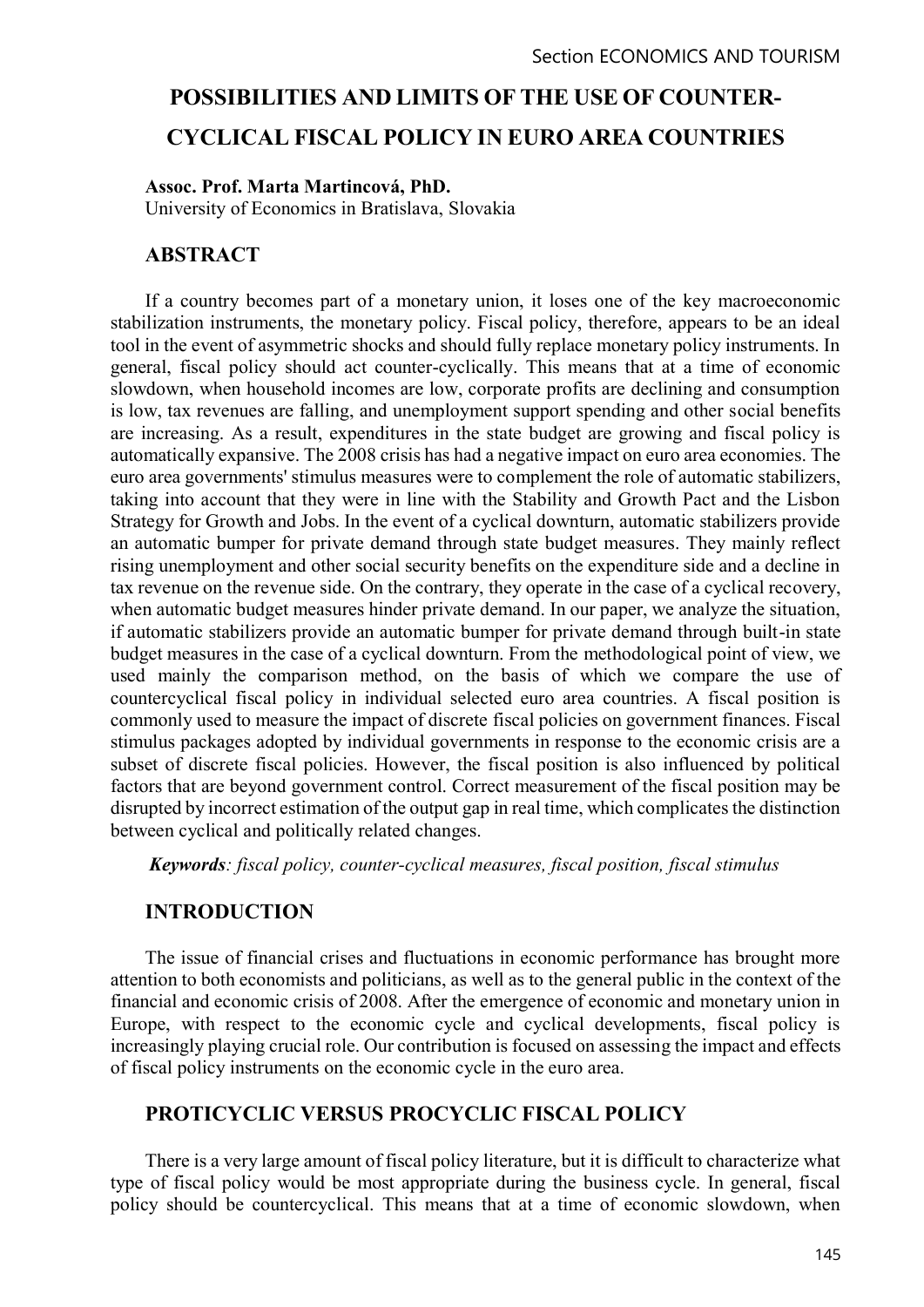#### NORDSCI Conference

household incomes are low, corporate profits are declining and consumption is low, tax revenues are falling and expenditures on unemployment support as well as on other social benefits are rising, the fiscal policy should be executed in the direction of boosting economic growth and employment. As a result, budget spending is growing and fiscal policy is automatically expansive. However, in many cases, fiscal policy is actually pro-cyclical, aggravating the economic cycle and making monetary policy more difficult. In analyzing the cyclical behaviour of fiscal policy, we must understand that the resulting fiscal policy is the result of a combination of automatic stabilizers and discretionary policy. Discretionary fiscal policies are generally seen as a weak instrument of macroeconomic stabilization during normal economic cycles. Firstly, fiscal measures, in particular new programs, need to be adopted and implemented. Secondly, fiscal measures to support the economy are usually difficult to reverse. After they had been implemented, their cancellation faces disagreement from the group of people that have had previously supported these fiscal measures. Thirdly, it is difficult to estimate the size and timing of fiscal stimuli. There is therefore a risk that the economic impact of discrete fiscal stimulus will begin to manifest itself as the economy is already in the growth phase, causing the instrument to be pro-cyclical instead of countercyclical. In exceptional circumstances, automatic stabilizers themselves may also be considered insufficient to mitigate the very harmful and longlasting impact of deep cycling fluctuations. Deviations from optimum fiscal policy performance are manifested by leading to an excessive deficit and a tendency for fiscal policy to be procyclical. Fiscal policy could in principle be pro-cyclical without leading to a deficit, but it is largely the result of an inability to control spending increases and tax cuts in "good times" and are therefore it is closely linked with budget deficit. Figure 1 shows the euro area fiscal position and hence the impact of fiscal policy on its economy between 1999 and 2014. Quadrants I and IV show years of fiscal consolidation, while quadrants II and III years show expansionary fiscal policy. The fiscal position is compared with the economic situation measured by the output gap. Quadrants I and III identify years of countercyclical fiscal policy. In these cases, the economic upturn coincided with fiscal consolidation (quadrant I) and declined with fiscal expansion (quadrant III). A coordinated fiscal response would probably alleviate the difficulties of the recession in countries affected by the crisis, but fiscal consolidation in all countries, including those that did not, has aggravated the situation. Figure 1 shows how fiscal policy was strongly pro-cyclical in 2011-2013, worsening the general recession in the euro area. Veld and Rennarberg estimate that fiscal consolidation in 2011-2013 has caused euro area GDP loss of between 8% to 20%, depending on the countries under review [4].

Figure 1: Procyclical fiscal policy in times of debt crisis



X-axis - output gap of the euro area,% of potential GDP,

Y-axis: change in the cyclically-adjusted euro area surplus, p. b. year on year. Source: EHMER, P. 2016. Fiscal policy in the euro area $$ greater focus on the economic cycle and closer coordination between member states. In KFW. 2016, research no. 139.  $\int$ 3]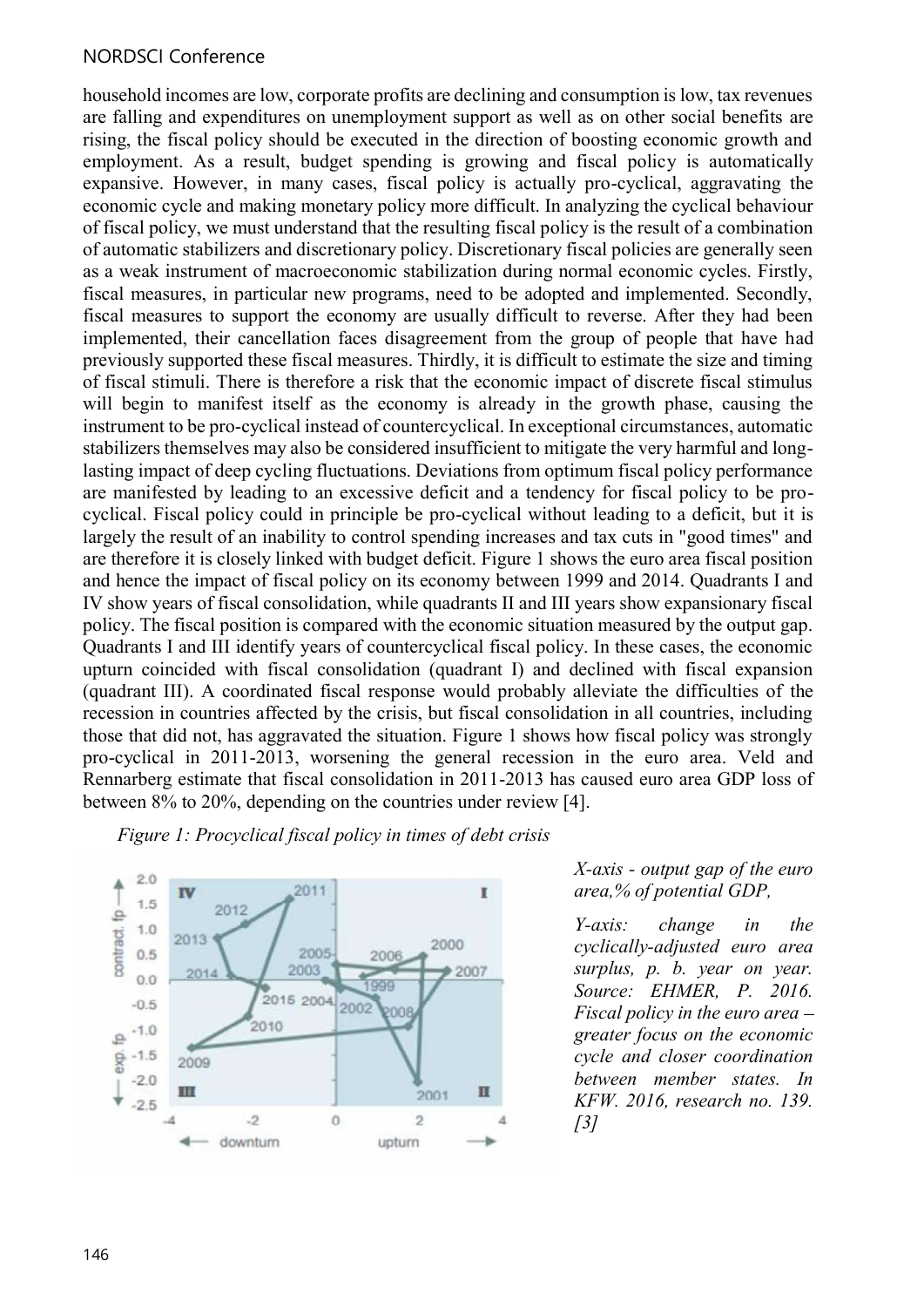Figure 2: Cyclically-adjusted euro area budget balance in previous expansion and contraction



Source: European Central Bank [5]

A period of prolonged expansion persisted in the euro area between 1996 and 2007. The slight pro-cyclicality or neutral attitude that prevailed during the expansionary phase before the financial crisis did not lead to the creation of the necessary buffers for the future recession. During the whole period of expansion that preceded the economic crisis, insufficient fiscal reserves were created. In Figure 2, we see that the euro area has entered into a crisis with a cyclically adjusted balance - 2.8%, which deteriorated even further in 2008-2010 by almost 3% of GDP points. It reached -5.8% in 2010 and the debt-to-GDP ratio increased by almost 20 percentage points of GDP.

#### FISCAL IMPULSE AND ITS COMPONENTS

The 2008 crisis has had a negative impact on economies around the world. The difficulties were in the financial sector as well as the growing mistrust of private consumption, investment and international trade. National governments have responded by increasing their activity, in two ways, through automatic stabilizers and fiscal stimuli through discrete spending or tax cuts. G20 leaders decided to use fiscal measures to stimulate domestic demand, given the expected economic downturn due to the financial crisis, at the Washington Summit on 15 November 2008. On 16 November 2008, the European Commission launched a European Economic Recovery Plan to ensure a coordinated short-term budgetary impulse for demand, while strengthening competitiveness and potential growth. The total package of measures was EUR 200 billion, representing 1.5% of the European Union's GDP. Member States were invited to contribute about  $\epsilon$  170 billion, or 1.2% of GDP, while the European Union and the European Investment Bank amounted to some  $\epsilon$  30 billion, 0.3% of GDP. Stimulation measures should complement the role of automatic stabilizers, taking into account that they were in line with the Stability and Growth Pact and the Lisbon strategy for growth and jobs. Budget support or a fiscal impulse that the government can realize in the economy reflects the initial dynamics of public support for the economy, which is largely reflected in the year-on-year change in the general government budget balance as a share of GDP. Fiscal impulse can be divided into three categories. The first is the operation of automatic fiscal stabilizers linked to the business cycle, which is equivalent to changing the cyclical component of the budget. The second category is a fictitious position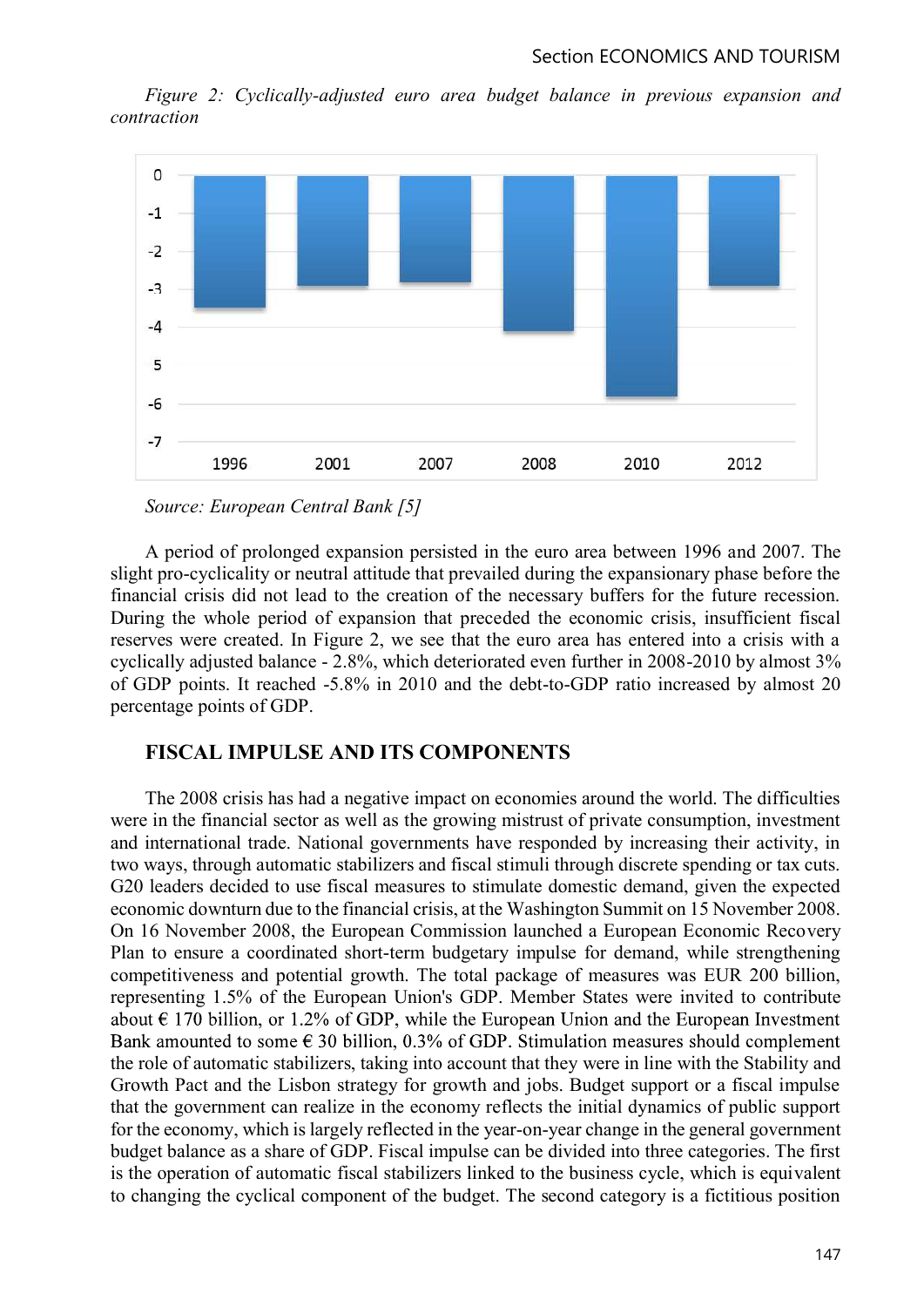## NORDSCI Conference

consisting of discretionary fiscal policy measures and more than political factors captured by changes in the cyclically-adjusted (or structural) primary balance. The last third category is interest payments, which represent the financial flow between the government and other sectors in the economy and can therefore be seen as part of a fictitious impulse. In the event of a cyclical downturn, automatic stabilizers provide an automatic bumper for private demand through state budget measures. They mainly reflect rising unemployment and other social security benefits on the expenditure side and a decline in tax revenue on the revenue side. On the contrary, they act in the case of a cyclical recovery, when automatic budget measures hinder private demand. A fiscal position is commonly used to measure the impact of discrete fiscal policies on government finances. Fiscal stimulus packages adopted by individual governments in response to the economic crisis are a subset of discretionary fiscal policies. However, the fiscal position is also influenced by political factors that are beyond government control. Correct measurement of the fiscal position may disrupt the estimation of the output gap in real time, which complicates the separation of cyclical and politically related changes. Details based on the estimated size of the fiscal impulse and its components for the euro area are presented in Table 1. The analysis of the components of the fiscal impulse at the bottom of the table is based on annual changes in the GDP ratio, with the deterioration of the relevant balance indicating a positive stimulus. The overall fiscal impulse for the euro area is projected to rise substantially by around 4.4 percentage points of GDP in 2009, as a result of the decline in the government budget balance, and by 0.5 percentage points more in 2010. The impact of automatic stabilizers from the overall fiscal impulse is about half, at 2.4 percentage points of GDP, while the other half is more relaxed.

|                                            | 2008   | 2009           | 2010           |
|--------------------------------------------|--------|----------------|----------------|
| FISCAL POSITION (% of GDP)                 |        |                |                |
| State budget balance                       | $-2$   | $-6.4$         | $-6.9$         |
| The cyclical component of the state budget | 0.9    | $-1.4$         | $-1.4$         |
| Cyclically adjusted state budget           | $-2.9$ | $-5$           | $-5.4$         |
| Interest expenditure                       | 3      | 3              | 3.2            |
| Cyclically adjusted primary balance        | 0.1    | $-2$           | $-2.2$         |
| Fiscal stimulus packages                   |        | 1.1            | 0.8            |
| FISCAL IMPULSE (ANNUAL CHANGE OF P.P. GDP) |        |                |                |
| Change in the state budget balance         | $-1.4$ | $-4.4$         | $-1.5$         |
| Fiscal impulse                             | 1.4    | 4.4            | 1.5            |
| cyclic component - automatic stabilizers   | 0.3    | 2.4            | $\overline{0}$ |
| cyclically adjusted primary balance        |        | 2.1            | 0.2            |
| interest expenditure                       | 0.1    | $\overline{0}$ | 0.2            |
| Change in fiscal stimulus packages         |        | $1.1\,$        | $-0.3$         |

Table 1: Fiscal impulse and its components in the Euro area

Source: European Central Bank [6]

A detailed composition of the fiscal stimulus packages for the euro area is shown in Figure 3.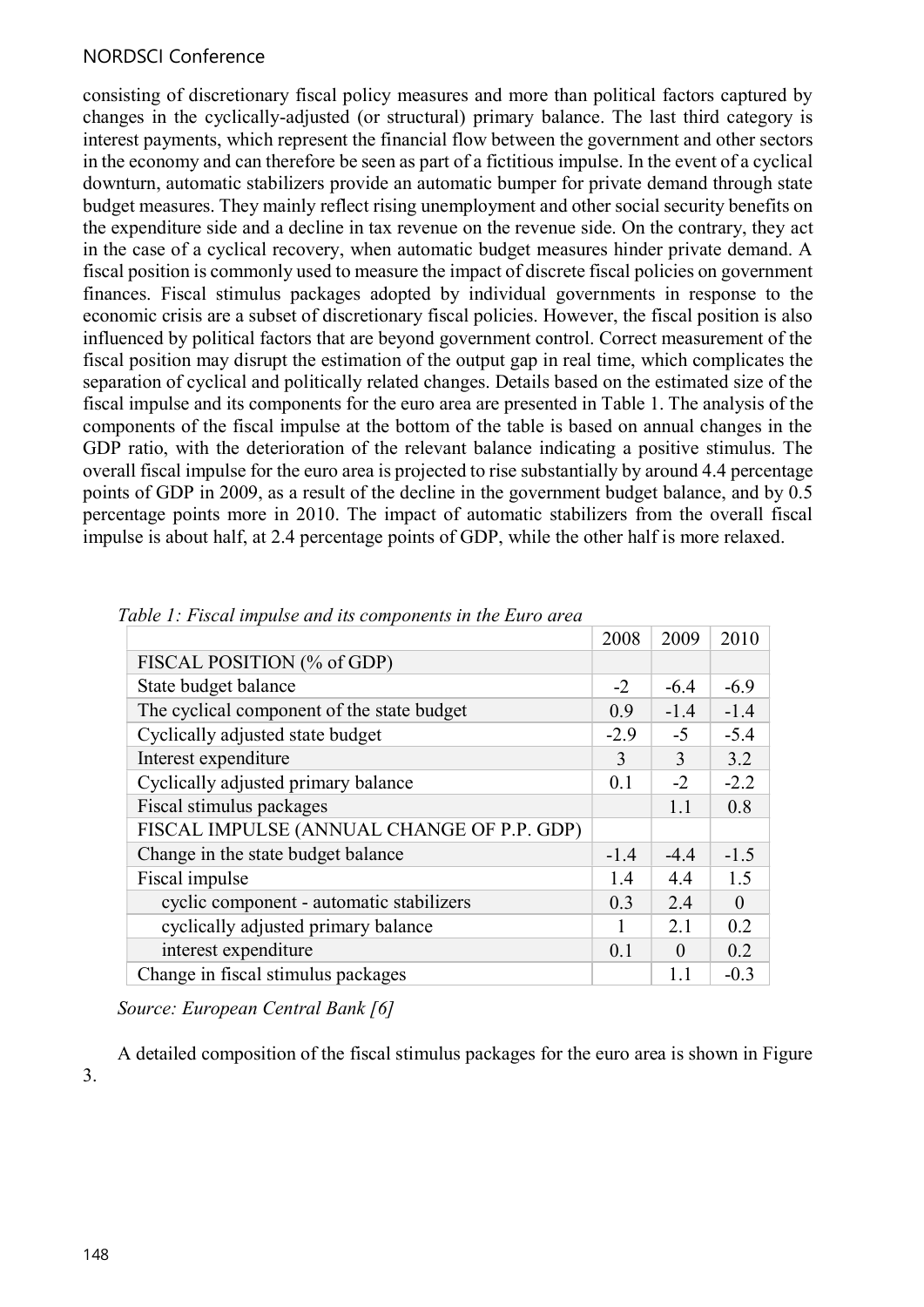

Figure 3: Fiscal stimulus measures 2009-2010



The graph shows the composition of fiscal stimulus measures in 2009-2010 in terms of budgetary impact. In these years, four categories of euro area countries were supported. Most governments have taken measures to support household purchasing power, notably through the reduction of direct taxes, social security contributions and VAT, as well as through direct aid, such as income support for households.

## **CONCLUSION**

Eurozone countries have used different combinations of government spending and tax cuts to boost economic growth in response to the 2008 crisis. In our opinion, national fiscal policy measures produce effects that have an international impact, especially in the area of the common currency, such as the euro area. Thus, cross-border tax penetrations linked to trade ties, a high degree of financial market integration and consistent monetary policy response are also important factors to be considered in the euro area. There is also very limited harmonization of spending and tax policies. Through these channels, a Member State's fiscal imbalance can affect the fiscal position of other Member States. These side effects can act in two ways. They either result in an improvement or deterioration in the fiscal position of neighboring countries. Negative side effects have been addressed by several authors, such as Caporale and Girardi [2]. They point out that the governmental yields of individual euro area countries are very closely linked and that the deterioration of one country's fiscal position can be passed on to borrowing costs of other Member States. But fiscal impacts can also be positive. Fiscal prosperity in one country can benefit its business partners by increasing demand for goods and services exports. This view is based on several empirical documents such as Giulidori and Beetsma [1] and others. In my opinion, the problem with national fiscal policy is that only the impact on the economy is usually taken into account and the wider effects are being neglected. The result is a great divergence in the fiscal policy stance of the various economies. This results in less effective fiscal policy in the euro area as a whole.